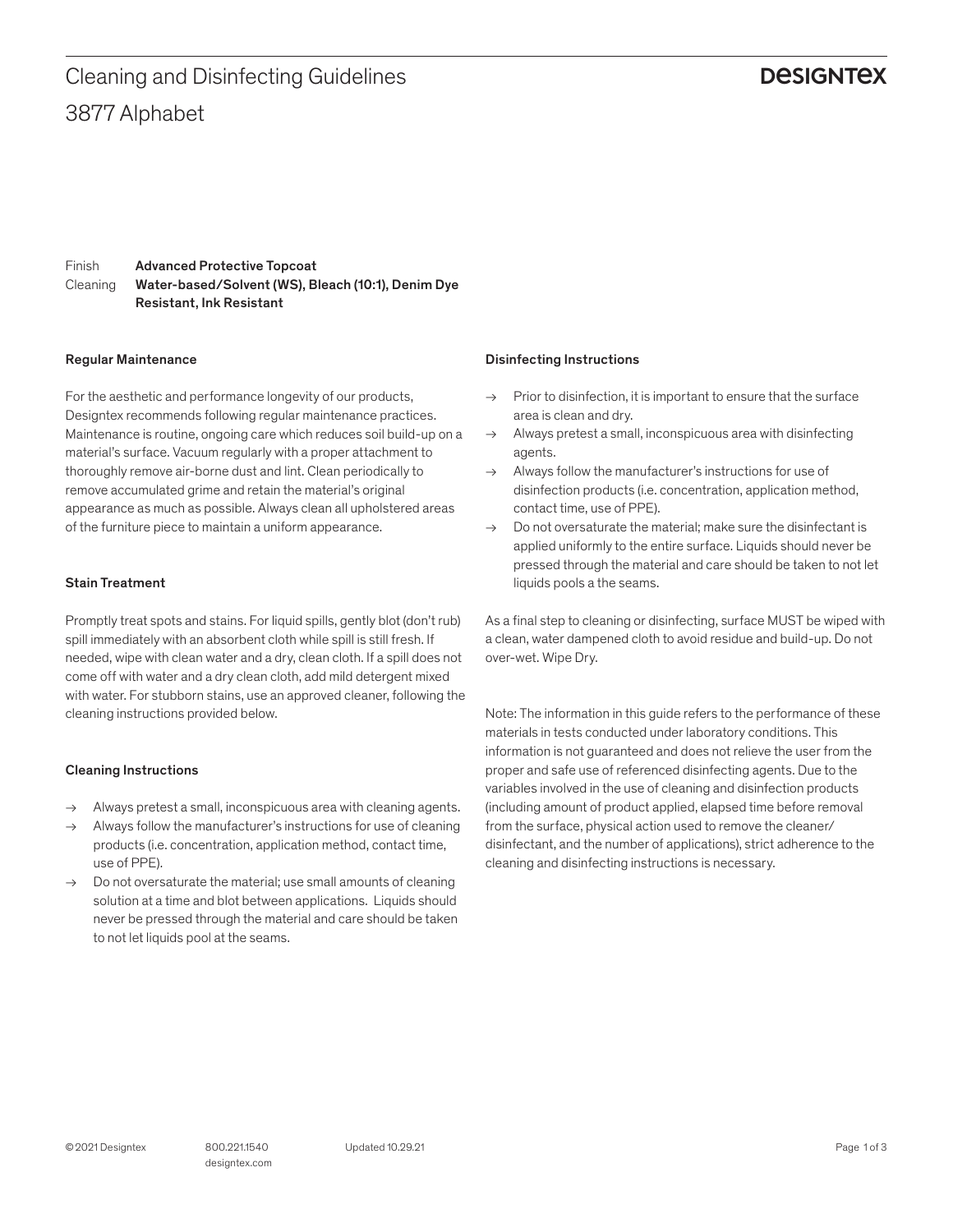# 3877 Alphabet Cleaning and Disinfecting Guidelines

# **DESIGNTEX**

## Approved Disinfectants

Bleach 10:1 Clorox Healthcare® Bleach Germicidal Cleaner Clorox Healthcare® Bleach Germicidal Wipes Clorox Healthcare® Hydrogen Peroxide Cleaner Disinfectant Clorox Healthcare® Hydrogen Peroxide Cleaner Disinfectant Wipes Clorox Healthcare® VersaSure® Cleaner Disinfectant Wipes Clorox Pro® Clorox Disinfecting Wipes Clorox Pro® Disinfecting Bio Stain and Odor Remover Clorox Pro® Total 360® Disinfectant Cleaner Isopropyl Alcohol, 90% Lysol® Disinfectant Spray Oxivir® Tb Oxivir® Tb Wipes Virex® II 256

This list represents the most common disinfectants. For specific information on additional cleaners and disinfectants, please contact Product Services at productservices@designtex.com.